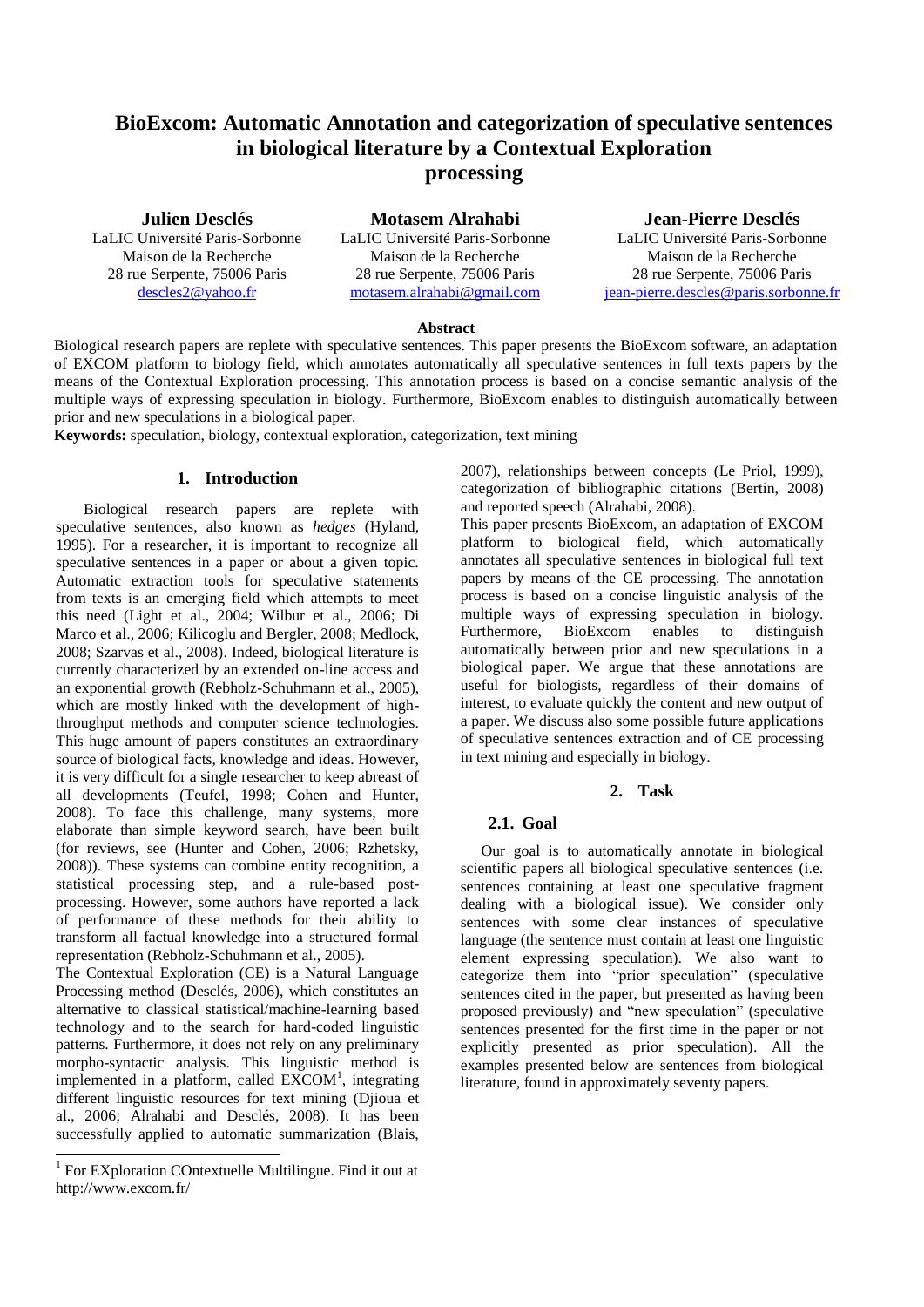## **2.2. Definition of biological speculation in articles**

According to our analysis, it is possible to contrast schematically two types of statements in a biological paper if we consider their degree of certainty:

- *Demonstrated statements*: established facts which are accepted by the scientific community or by the authors of the paper. These can be, for example, biological results, data, observations;
- *Speculations* (non-demonstrated statements): proposals about a biological issue and explicitly presented as not certain in the paper. These can be, for example, hypothesis, interpretations or possible explanations of a fact.

Others types of statements such as deductions, conclusions, argumentation or discussions…, are NOT considered as speculative but as intermediary statements, because they either present things more or less as certain, or they do not make a proposal (the Annotation guidelines is accessible on demand).

# **3. Automatic annotation of speculative sentences by Contextual Exploration processing**

# **3.1. The Contextual Exploration processing**

Contextual Exploration (CE) processing is based on the contextual analysis of linguistic surface markers (no morpho-syntactic parsing) in order to locate discursive expressions used by an author related to a given viewpoint (hypothesis, conclusions, comments, definitions, causal relations, quotations, opinions related to bibliographic references, etc) (Desclés, 2006). This analysis is performed by a linguist with eventually a specialist of a domain, by collecting and categorizing these specific linguistic expressions of a viewpoint.

The linguistic markers of a viewpoint in CE method used for annotating textual segments (which can be a title, a paragraph, a sentence or a clause), are hierarchical: *indicators* and *clues* (expressed into regular expressions). Indicators correspond to linguistic markers (words, discontinuous expressions…), which carry specific information about the studied domain. These linguistic markers can be relatively independent from the authors' style of writing (for instance, "*we present"*, "*in conclusion"*, "*our hypothesis is"*, *"is responsible for"*). However, sometimes the simple presence of an indicator does not permit an annotation of the textual segment in which it appears, because the discourse value of the indicator can change according to the context. Consequently, a more precise annotation of the text may be required. To this end, contextual exploration rules must be applied in order to locate, in the textual context of the indicator, one or more linguistic clues, allowing either the removal of the semantic indecision or a more precise segment annotation. Hence, according to what is specified in the CE rule, the looking for clues can be performed at the right or/and the left of the indicator or even inside the indicator (see an example below).

It is worth noting that the CE processing is different from a classical rule-based system -which consists in searching for specific patterns in a text- in that it makes use of positive and negative clues, the hierarchy between indicators and clues and exploiting the text structure.

## **3.2. Architecture of the CE engine and overview of text treatment**

The overview of our method for automatic extraction of speculative sentences and search for specific speculations is shown in Figure 1. The architecture is based on the EXCOM platform<sup>2</sup> and will not be detailed here, since it has already been described (Alrahabi and Desclés, 2008).



Figure 1: Overview of BioExcom process.

In order to be annotated, all texts must go through the following steps:

## **1) Automatic segmentation of sentences**

In order to split the text into sentences, we use a set of rules, which are based on disambiguation of typographical signs (for example: period, semicolon, question mark, etc.). The input files for the segmentation module are raw text files in UTF-8 encoding, in a given language, and the output files are in the XML DocBook format for articles.

## **2) Automatic annotation**

1

The core of the platform architecture (Fig. 1) consists of a CE engine that manipulates the indicators and clues as linguistic markers and CE rules associated for annotating linguistic segments. The annotation processing consists in the search for indicators of a given viewpoint in the segment considered. The identification of one indicator calls the associated CE rules. When the conditions of these rules are satisfied (that is, a systematic search for

<sup>2</sup> Principally implemented with Java, JDOM, XML, XLINK, JNLP, etc.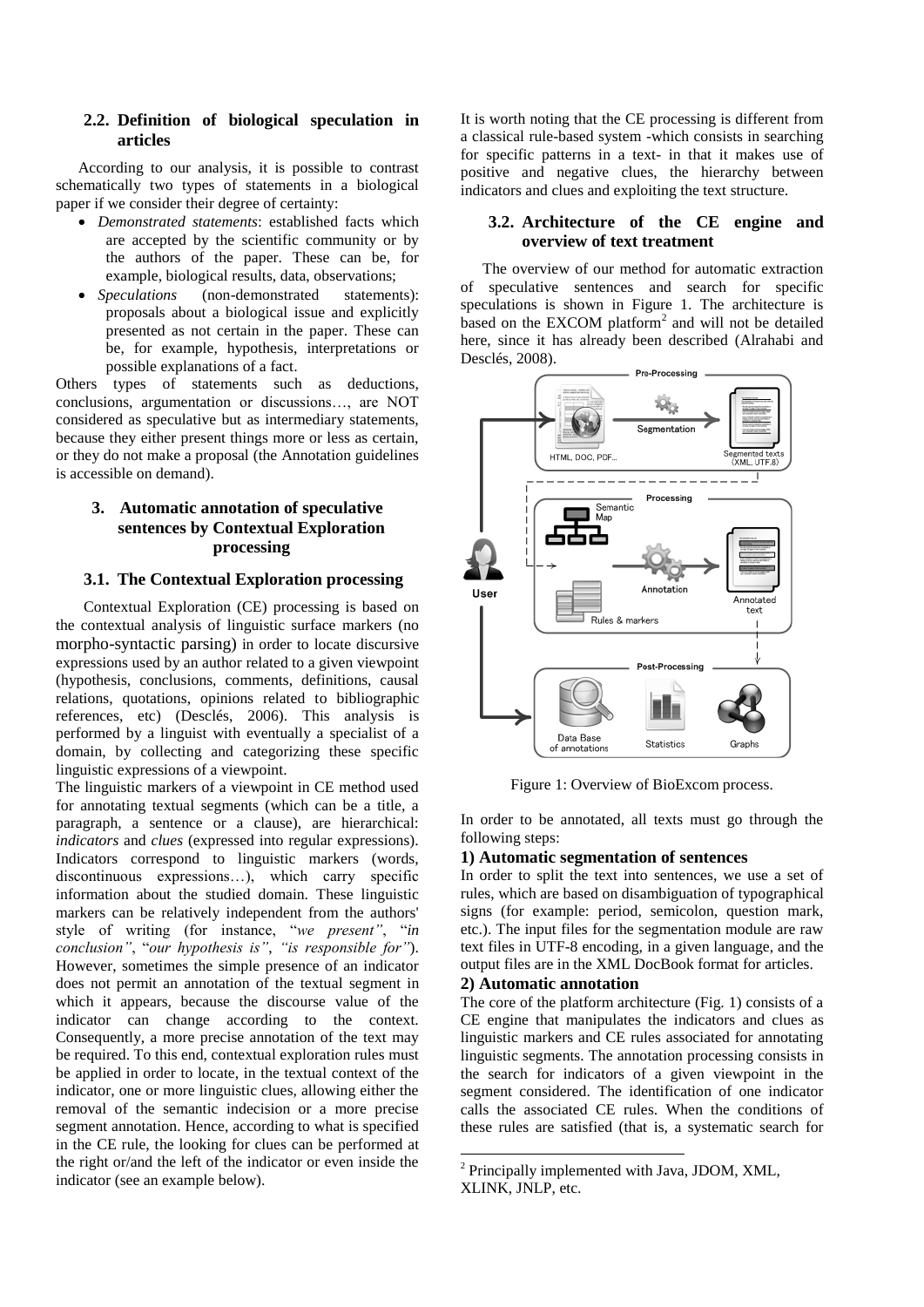contextual clues, also expressed by regular expressions, in the segment), the CE engine attributes the corresponding annotation to the segment.

In addition, the CE engine is able to establish a hierarchy between rules so as to take into account the fact that some indicators or some rules are more indicative than others. Thus, a sentence will be first analyzed according to a first group of rules, then a second one, and so on. This can also prevent, partly, multiple (possibly contradictory) annotations of sentences.

## **3) Storage of annotations in a database**

Once the texts are annotated, all speculative sentences of the corpus are stored in a "Base of annotations". The annotation scheme of segments contains the following information: the semantic category of the annotation (for example prior or new speculation). The user can choose to consult only prior or new speculations, and can navigate between speculative sentences and their original context by clicking on the sentence: by doing so, he returns to the original annotated paper.

## **3.3. The linguistic markers of speculation in biological sentences**

The linguistic analysis of speculative sentences by the CE processing consists in studying the linguistic markers of speculation at the sentence level. A careful study, carried out by a biologist, on about seventy biological texts<sup>3</sup>, has shown that authors use different kinds of specific linguistic markers (or combinations of them) in biological papers, such as:

1) verbs (*to suppose, to suggest, to hypothesize, to propose, to assume*…) ;

- 2) nouns (*suggestion, hypothesis, speculation*…);
- 3) adjectives (*convincing, probable, possible, conceivable*…);
- 4) adverbs (*possibly, probably, perhaps*…) ;
- 5) modality verbs (*may, might, could*…) ;
- 6) conjunction (*if, whether, or*…)

## **3.4. Categorization of speculative sentences**

In order to categorize speculative sentences, we look for some specific verbal aspects (for example the passive present perfect applied to specific verbs for "prior speculation"), or the presence of specific constructions (for example, "*we hypothesized*", "*in our theory*" for new speculation) as indicators. If this kind of markers is not available, we look for the presence or the absence of specific clues.

Here are some of the main others clues used for categorizing speculative sentences:

1) *prior speculation*:

1

 The presence of bibliographic citations in the sentence, as positive clues:

"*In diatoms, grazing-induced silicification may increase the mechanical resistance of the frustule to copepod mandibules (Hamm et al. 2003).*"

• The presence of others specific words, as positive clues (for example "*recent*" in sentence 1): *"These recent results with Si and monocots bring not only further support to the theory that Si plays an active role in protecting plants against pathogens, but indicate that this role is not specific to dicots but rather generalized to the plant kingdom."*

2) *new speculation*:

- The absence of bibliographic citations in the sentence, as negative clues.
- The presence of other specific words, as positive clues (for example "in this study"): "*It is assumed in this study that silicon layers in epidermal cell walls can confer enhanced host resistance to blast*."

### **3.5 BioExcom implementation**

In BioExcom, thirty rules, based on twenty indicator classes (same semantic or grammatical categories), have been implemented and ranked according to seven priorities. We give here one example of implementation of CE rules in the BioExcom system. This is the case of the indicator "*could*", which can be either the past form or the conditional form of "*can*". To take this ambiguity off, we check, in the context of the indicator, the presence or the absence of specific clues expressing conditionality or possibility, such as "*alternatively*" (see the following sentence). Obviously, this method does not allow disambiguating all uses of "*could*", but it correctly recognizes some of them*.*

"*Alternatively, a soluble Δ9-acyl-ACP desaturase and a membrane-bound Δ9-acyl-lipid desaturase, responsible for the synthesis of 18:1Δ9 and 16:1Δ9, respectively, could co-exist in the plastid of diatoms, similar to the situation found in higher plants.*"

Here is the corresponding simple EC rule, written in a declarative form, used for annotating the sentence as a "*new speculation"*:

### **4. Evaluation**

### **4.1. Evaluation methodology**

As the concept of speculation in biology is not very clear, we need to work with experts giving their judgments about results from BioExcom, which aims to be useful for biologists. We devised an evaluation methodology based on the automatic annotation of new

<sup>&</sup>lt;sup>3</sup> From very different biological journals (Nature, Science, Plos biology, PNAS, Plant Physiology, Cell…)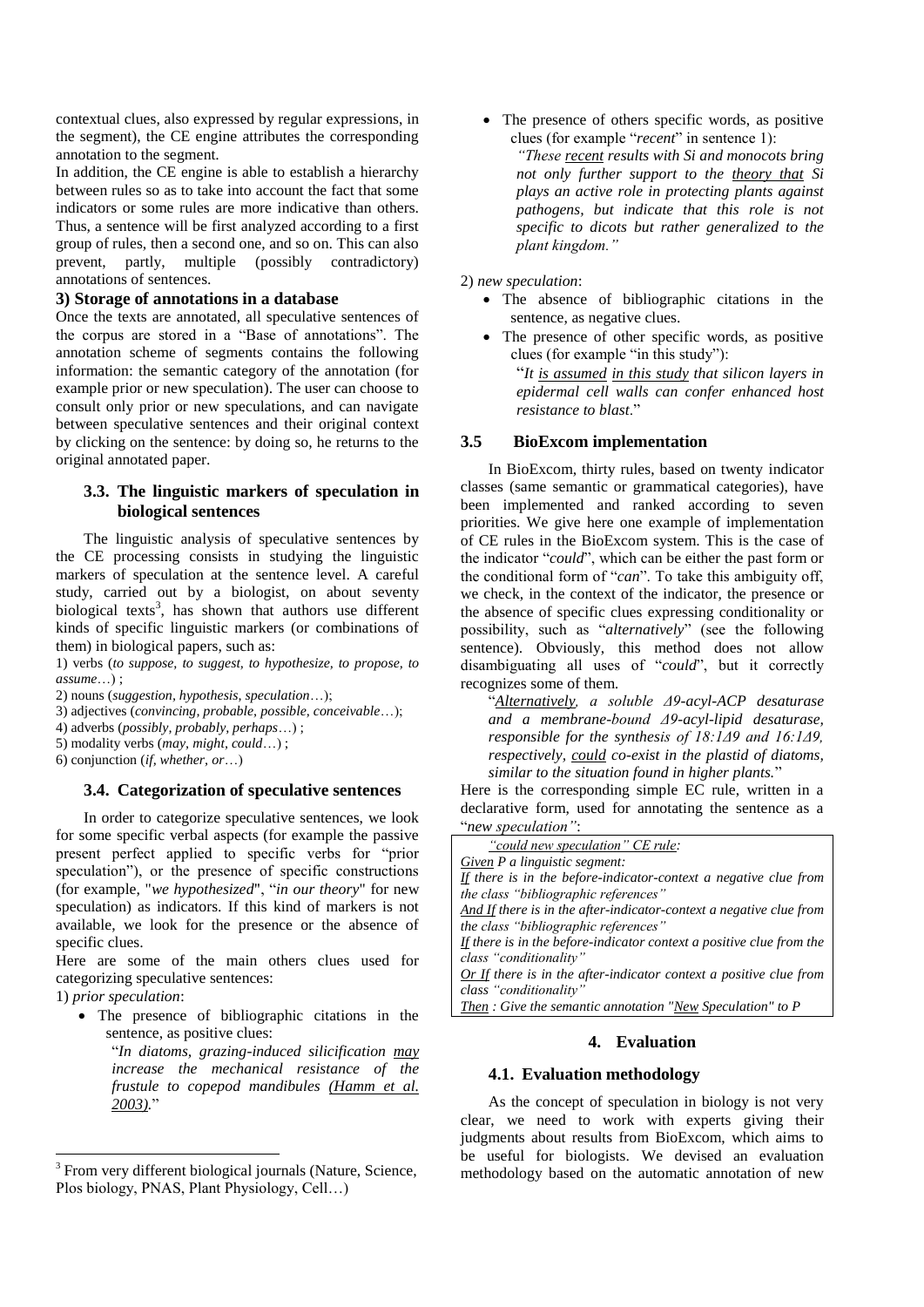and unknown biological articles from different journals by BioExcom and on the random selection of two of them. Between three and five biologists read the version of these papers previously automatically annotated by BioExcom. Before starting the evaluation process, these experts had to read our Annotation guidelines. Then, for each sentence of the annotated articles, they had to say if they were in agreement with the annotation (or the absence of annotation) performed by BioExcom ("new speculation" or "prior speculation") and, if not, to propose their own annotation according to the categories "new speculation", "prior speculation", "undetermined speculation", "maybe a speculation but not sure" and "not a speculation".

Biological speculative sentences have been studied by linguists (Hyland, 1995; Light et al., 2004; Kilicoglu and Bergler, 2008), and some sets of guidelines for annotation have been proposed (Medlock, 2008; Szarvas et al., 2008). However, we did not completely follow these guidelines because we want to categorize sentences (into "new" and "prior" speculation), and because, on contrary to these prior analysis, we are not interested in knowing if a non-explained hypothesis is demonstrated or is supported by some facts (sentence considered as non informative for us), or because we do not consider a sentence as a speculation when the author is being circumspect about some of his statements (for example with the expression "*to our knowledge*"). Indeed, we want especially to annotate ideas and proposals about biological issues, and we consider speculations as a potential source of relevant information for biologists.

#### **4.2. Results of the evaluation**

The two randomly selected texts for the evaluation were published respectively in PNAS (first text) and Science (second text) journals and consist of about 400 sentences and 5500 words for the first one and about 200 sentences and 3000 words for the second one. BioExcom annotated exactly 30 sentences in the first text and 29 in the second one<sup>4</sup> . The "correct" annotations were determined on the basis of the set of human annotations. These correct annotations are defined as the most frequent annotations attributed by the evaluators.

The evaluation of speculative sentences' extraction gave the following results (inter-annotator disagreement<sup>5</sup>: 15%):

Precision: 98, 3 %; Recall: 95, 1 %

If we consider also the categorization (prior and new) of speculative sentences, we observe a weak decrease of performance (inter-annotator disagreement: 34%):

Precision: 93, 2 %; Recall: 90, 2 %

Hence, the system finds and categorizes accurately speculative sentences in biological papers. However, these results are preliminary because they should be confirmed at a larger scale. But, we can make some comments on them.

First, it has to be mentioned that despite the annotation guidelines and their careful reading by the evaluators, the task of annotating speculative sentences remains quite subjective or difficult (see inter-annotator disagreement rates). The following sentence was annotated as speculative by one evaluator, although it was an open question:

*"At present, however, the genes regulating USV function and the development of the cerebellum and the maturation of Purkinje cells are unknown."*

In the same way, the sentence below was wrongly annotated by some evaluators as non speculative, even though it makes a proposal about a biological issue and was correctly annotated by BioExcom thanks to the use of the linguistic markers "*whether"* and "*were not previously established*" by CE processing (see part 3):

*"Which functional domain of Foxp2 or alternative splicing product of Foxp2 functions in the molecular mechanism of mouse USVs and whether the phenotype of Foxp2-KO mice is due to the loss of function of forkhead domain were not previously established."*

Although the following sentence was clearly a speculation, it has not been annotated by BioExcom, because of the lack of specific linguistic marker (indeed "*should*" can not be a marker strong enough to denote accurately a speculation).

*"In contrast, heterozygous Foxp2 (R552H)-KI mice, which showed modest impairment of USVs with different USV qualities and which did not exhibit nuclear aggregates, should provide insights into the common molecular mechanisms between the mouse USV and human speech learning and the relationship between the USV and motor neural systems."*

One other limitation is that some linguistic markers are missing in the implementation of BioExcom. This is the case in the following sentence which has not been recognized as a speculative sentence by the system ("in principle" can be a positive clue to disambiguate the indicator "could" but was not yet implemented in BioExcom):

*"In principle, the act of transcribing Xist could induce structural changes that could alter chromosome wide function (1)."*

We present here one wrong categorization (but correct extraction as a speculative sentence), which has also been performed by BioExcom: the following sentence was categorized as a "new speculation" because of the presence of bibliographic citations.

*"Foxp2 (R552H) nuclear and/or cytoplasmic aggregates caused ER stress in vitro in cell culture (Fig. 5 E–H), probably because of the polyglutamine region, because similar observations were detected in cells expressing polyQ cytoplasmic aggregates (19)."*

Obviously, we have to perform our evaluation on a larger scale (more texts), but the results of our evaluation are very encouraging.

The automatically annotated corpus is accessible on demand.

<sup>5</sup> One disagreement is recognized when, for all "correct" annotations (human annotations), at least one evaluator is in disagreement with the others.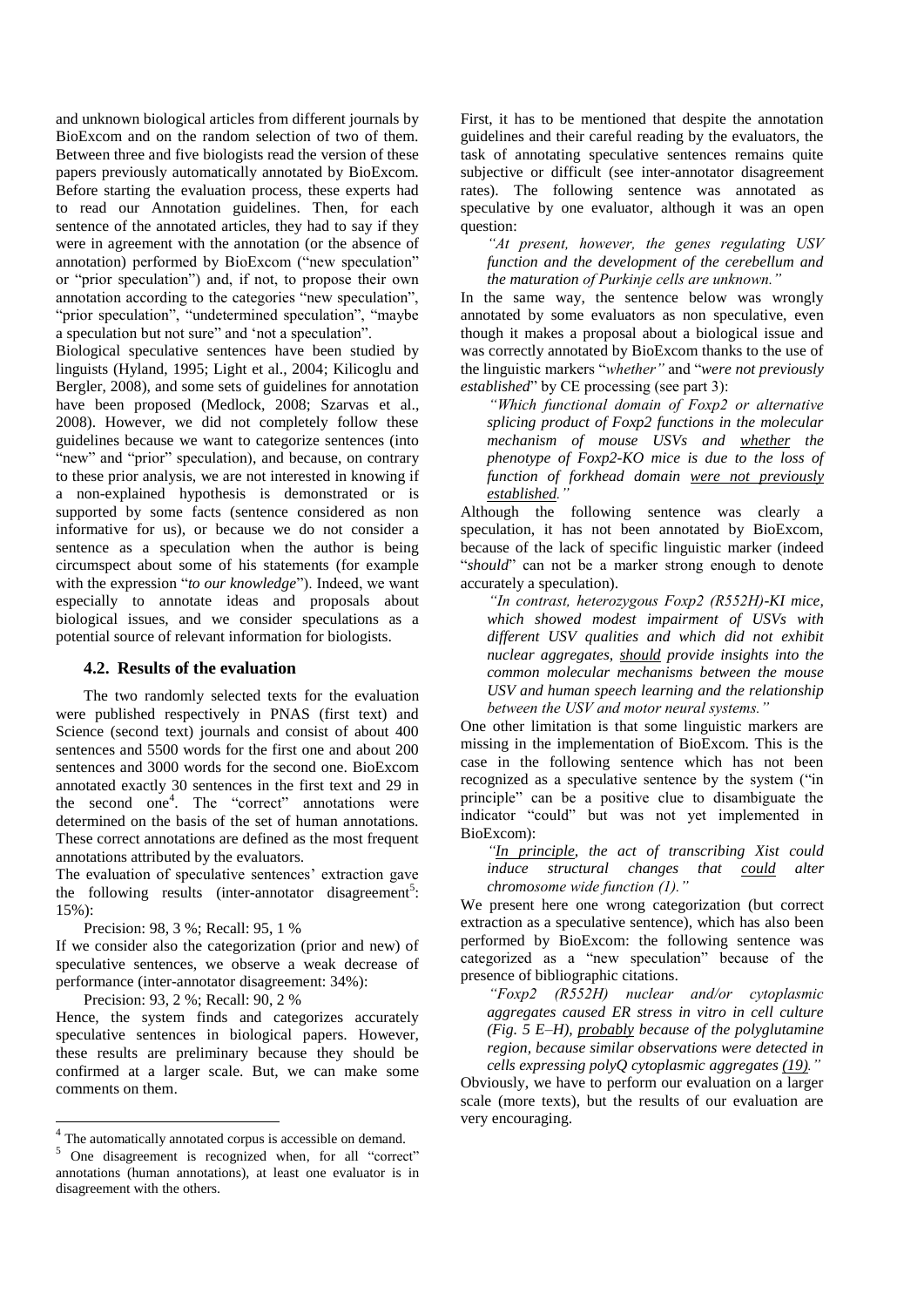# **5. Perspectives**

The first perspective is to finalize the system of automatic annotation in order to offer a user-friendly interface. BioExcom will soon be online to be freely used by researchers to annotate their selected papers.

Another project, which is almost completed and will be published very soon, is to enlarge the system so as to index all the words of the database of annotated speculative sentences, as it has previously been done with the EXCOM platform. The user (a researcher in biology) may then look for the presence of a list of keywords in the database of speculative sentences. This will enable him to know all hypothesis or speculations proposed about a biological entity (gene or protein for example) or a biological process, which is very useful for researchers (Light et al., 2004).

Furthermore, speculative sentences have the advantage of being very general, whereas the most powerful and useful text mining systems are often very domain-specific (protein phosphorylation (Yuan et al., 2006) for example), probably, in order to meet biologists' specific needs (Cohen and Hunter, 2008). Nevertheless, because of this specificity, it is obvious that, despite their efficiency to recognize particular patterns in sentences, these systems do not answer entirely the challenge of bridging disjoint literatures. Indeed, most of the time, a knowledge discovery concerns different domains that need to be crossed in a single system in order to establish an unexpected link between two terms (Bekhuis, 2006). To satisfy this requirement, the user of our system may also look for the combination of two lists of terms (Boolean search) in the speculative sentences, in order to find a hypothesis linking these two terms. This link can be either not well demonstrated yet, or unknown, but already discussed or considered in literature from a theoretical point of view. This has been applied to one current discovery, illustrating not only the process by which a prior speculation is becoming a result, but also the possibility to use BioExcom as an aided decision-making system for researchers (unpublished).

It is also important in the future to connect several dictionaries in order to give the possibility to the researcher to enlarge his list of keywords. In the emergent field of "opinion mining", BioExcom would then be able to better highlight papers describing ideas and proposing hypothesis about precise biological issues, which is a tendency in biological literature and a challenge for text mining tools (Rebholz-Schuhmann et al., 2005).

Along these lines, another application of our work that has not been dealt with in the present paper is the use of speculative sentences annotation for discriminating demonstrated biological facts and data from speculative statements. This is an important problem in Text mining classical methods because speculative sentences are very common (30-40 %) in the results, discussions and conclusions sections in biomedical papers (Mercer and Di Marco, 2004). The CE processing, and particularly the use of negative clues for some linguistic markers of speculation, can enable to avoid characterizing, in text mining, a speculation as a definite statement.

## **References**

- Alrahabi M, Desclés JP (2008) *Automatic annotation of direct reported speech in Arabic and French, according to semantic map of enunciative modalities*. *In* 6th International Conference on Natural Language Processing, GoTAL, Gothenburg, Sweden, pp 41-51
- Bekhuis T (2006) *Conceptual biology, hypothesis discovery, and text mining: Swanson's legacy*. Biomed Digit Libr 3: 2
- Bertin M (2008) *Categorizations and annotations of Citation in Research Evaluation*. *In* FLAIRS-21, Miami, Florida, pp 456-461
- Blais A, Atanassova I, DesclésJP, Zhang M, Zighem L (2007) *Discourse Automatic Annotation of Texts: an Application to Summarization*. *In* FLAIRS 2007, Special Track "Automatic Annotation and Information Retrieval: New Perspectives", Key West, Florida
- Cohen KB, Hunter L (2008) *Getting started in text mining*. PLoS Comput Biol 4: e20
- Desclés JP, (2006) *Contextual Exploration Processing for Discourse Automatic Annotations of Texts*. *In* FLAIRS 2006, invited speaker, Melbourne, Florida, pp 281-284
- Di Marco C, Kroon FW, Mercer RE (2006) *Using Hedges to Classify Citations in Scientific Articles*. *In* Computing Attitude and Affect in Text: Theory and Applications, Vol 20, pp 247-263
- Djioua B, Flores JG, Blais A, Desclés JP, Guibert G, Jackiewicz A, Le Priol F, Nait-Baha L, Sauzay B (2006) *EXCOM: an automatic annotation engine for semantic information*. *In* FLAIRS 2006, Melbourne, Florida, 11-13 mai, pp 285-290
- Hunter L, Cohen KB (2006) *Biomedical language processing: what's beyond PubMed?* Mol Cell 21: 589- 594
- Hyland K (1995) *The author in the text: Hedging Scientific Writing.* Hong Kong papers in linguistics and language teaching 18: 33-42
- Kilicoglu H, Bergler S (2008) *Recognizing speculative language in biomedical research articles: a linguistically motivated perspective.* BMC Bioinformatics 9 Suppl 11: S10
- Le Priol F (1999) *A data processing sequence to extract terms and semantics relations between terms. In* HCP"99 (Human Centered Processes-10th Mini EURO Conference), Vol 241-8
- Light M, Qiu XY, Srinivasan P (2004) *The Language of Bioscience: Facts, Speculations, and Statements in Between. In* HLT-NAACL, ed, Workshop On Linking Biological Literature Ontologies And Databases, pp 17-24